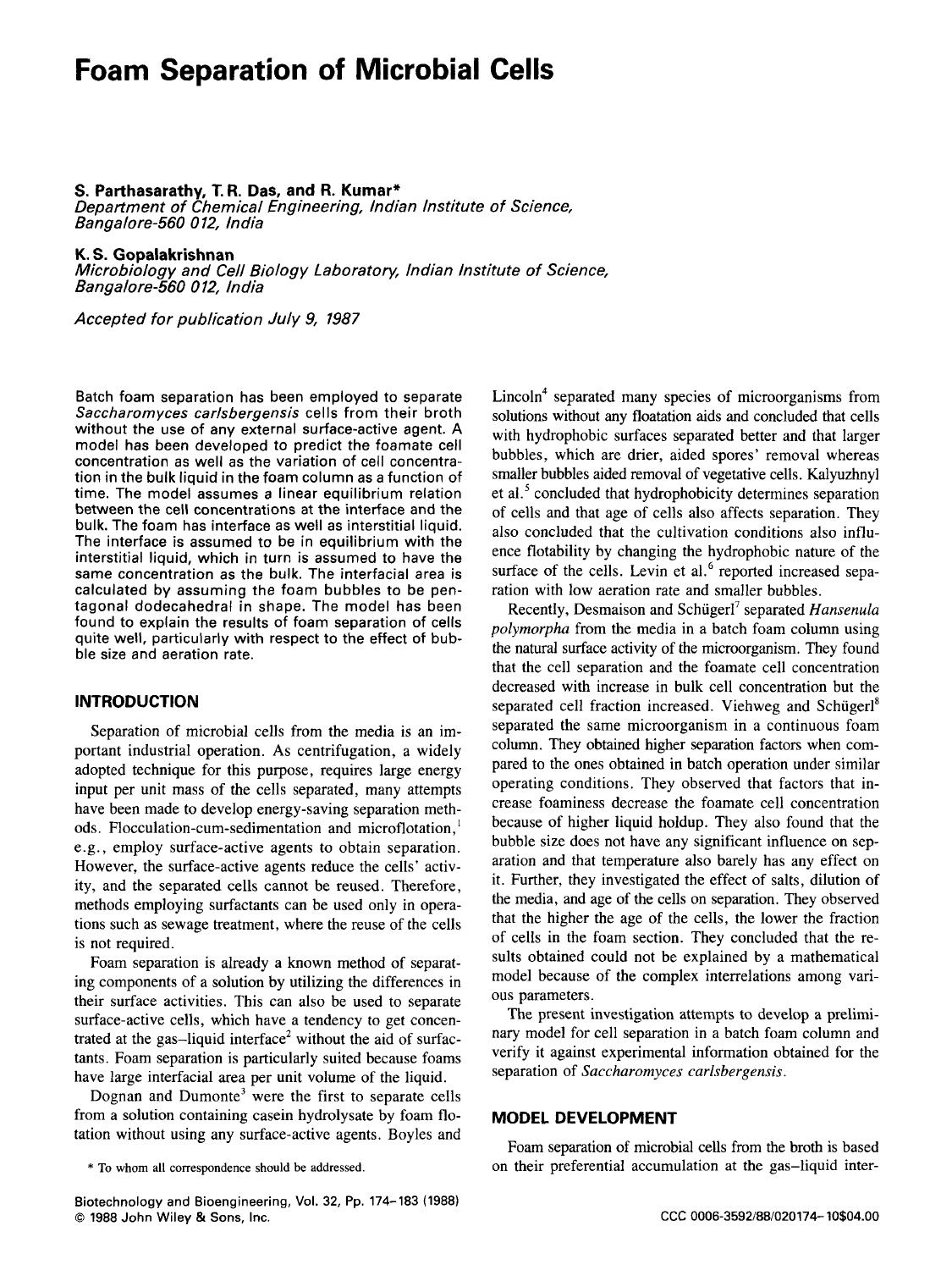face. The surface-active cells with hydrophobic surfaces exhibit excess concentration at the surface over that in the bulk.

When a gas is sparged through a pool of broth, the cells with hydrophobic surfaces preferentially attach themselves to the gas-liquid interface. When the bubbles reach the surface of the bulk liquid, they undergo a change in shape from spherical to predominantly pentagonal dodecahedra1 and become a part of foam. The foam has a high interfacial area associated with a small quantity of liquid. The liquid between the foam bubbles gets distributed between films and Plateau borders (PBs). Each liquid film is surrounded by a limited amount of gas. The meeting of three films forms a PB. Thus, throughout the foam section, there is a network of PBs. There is a flow of liquid from the films to the PBs because of the higher pressure in the liquid films than in the PBs caused by the differences in curvatures. The liquid drains downward, through the network of PBs, to the liquid pool due to gravity. As the foam bubbles move up the column, the amount of liquid associated with them drops sharply near the liquid-foam interface and then reduces very slowly. Because of this drainage, the liquid holdup of foam is very small when it comes out of the column. This is advantageous for cell separation as a very large rate of output of surface area is obtained associated with a very small rate of liquid output. Hence, the concentration of the cells in the outcoming foam is much higher when compared to that in the bulk liquid taken.

An idealized foam-bed cell separation is shown in Figure **1.** The foam column is divided into two sections, the storage section and the foam section. The storage section contains the culture broth with microbial cells. The gas bubbles are generated through a gas distributor at the base of the storage section. It is assumed that if the time of contact between the bubbles and the broth is high, equilibrium between the bulk and the interface concentration is achieved. This assumption has actually been verified experimentally. In the present model, we assume that enough contact time is provided to the bubbles in the bulk to attain equilibrium. Thus, no cell exchange between the interface and the interstitial liquid occurs as the foam rises. The bulk is assumed to be well mixed because of the recirculation caused by the swarm of bubbles passing through it.

The following linear relationship has been assumed to hold between the surface concentration and the bulk concentration:

$$
C_i' = K \cdot C_B \tag{1}
$$

where  $C'$  pertains to the concentration at the interface expressed as mass of cells per unit volume. The volume associated with unit area of interface is equal to the cell thickness  $\delta$  as one end of the cell is attached to the interface. Thus, if the value of  $K$  is unity, no separation by this technique can be expected.

As both  $K$  and  $\delta$  are unknown, it is convenient to define interfacial concentration as mass of cells associated with unit surface area. This can be done by multiplying both sides of equation (1) by  $\delta$ . Thus, we obtain

$$
C_i = \lambda \cdot C_B \tag{2}
$$

where

$$
C_i = C'_i \cdot \delta \quad \text{and} \quad \lambda = K \cdot \delta.
$$

The parameter  $\lambda$ , which clubs the effects associated with both  $K$  and  $\delta$ , has been experimentally determined.

For the system studied, **A** has been found to be independent of the cell concentration as well as the operating conditions, provided enough time of contact is given to attain equilibrium. In the present case, equilibrium was approached if the liquid height was kept above **150** mm. An actual foam column may usually have liquid depths of this magnitude. The aerated liquid height is kept above **150** mm throughout the experiments in order to achieve equilibrium in the bulk section. Experiments with other systems and a wider range of operating conditions will show whether the preceding assumption can be more widely applied.

When foam is formed, it takes the cell mass at a certain rate into the foam section. The cell entry into the foam section comes from two sources: (i) the cells carried by the liquid associated with the bubbles, and (ii) the cells attached to the surface (which are carried into the foam by the surface of the foam bubbles).

**As** the bubble surface and the broth have been brought into equilibrium in the pool itself, no change in cell concentration occurs either at the surface or in the liquid surrounding it.

Referring to Figure 1, we can write the pertinent balance equations for foam separation: *Cell balance* :

$$
\text{Storage: } \frac{d(V_B C_B)}{dt} = Q_i C_{B0} - Q_0 C_B + Q' C_B
$$

$$
- Q_1 (1 + a\lambda) C_B \tag{3}
$$



**Figure 1. Idealization** of **foam separation of microbial cells**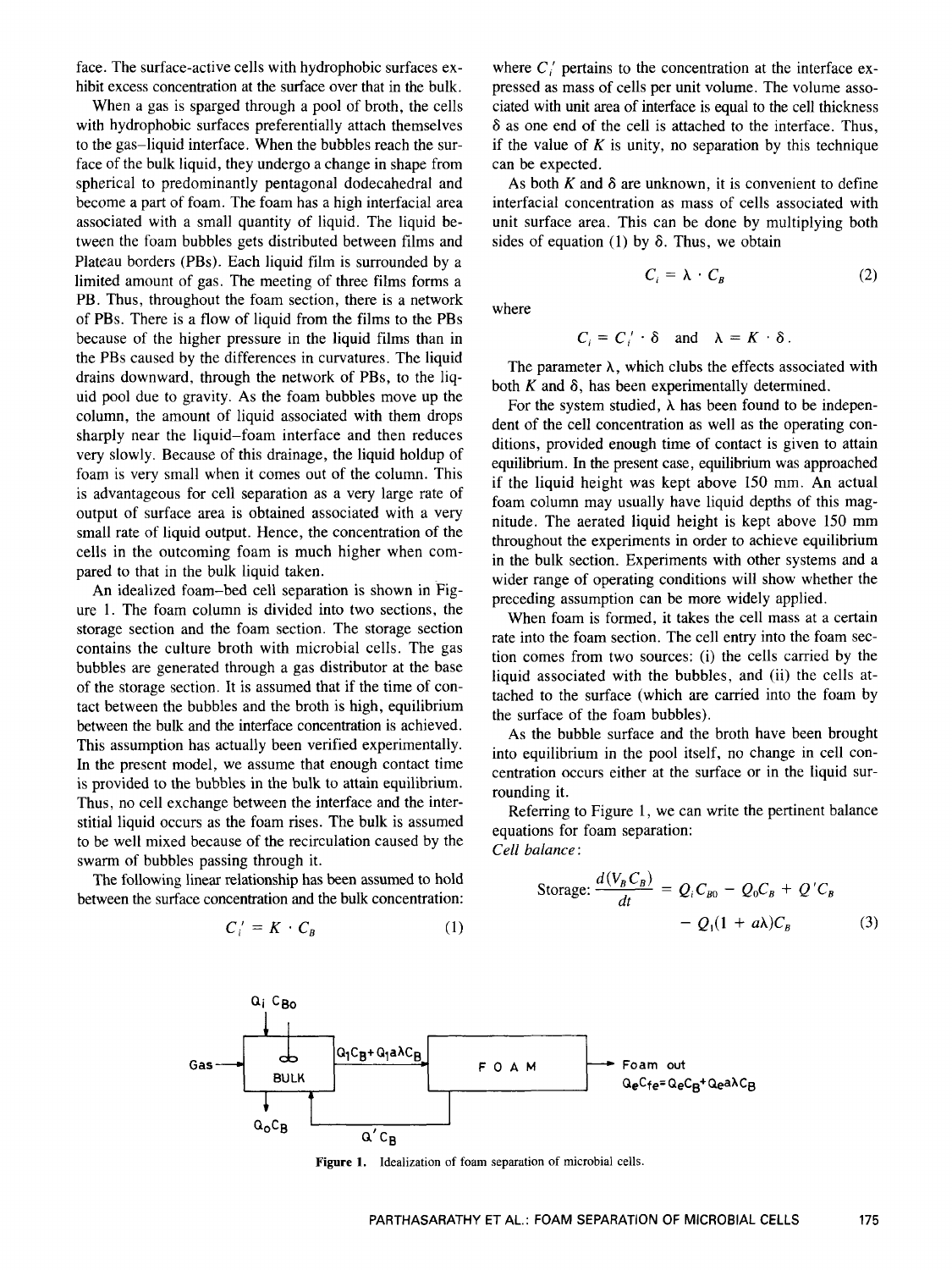where

$$
C_f = (1 + a\lambda)C_B.
$$
  
Foam:  $(1 + a\lambda) \frac{d}{dt} (V_f C_B) = Q_1 (1 + a\lambda) C_B - Q' C_B$   

$$
- Q_e (1 + a\lambda) C_B \qquad (4)
$$

*Cf* = (1 + *uA)CB* .

*Liquid balance* :

Storage: 
$$
\frac{d}{dt}V_B = Q_i - Q_0 + Q' - Q_1
$$
 (5)

Foam: 
$$
\frac{d}{dt}V_f = Q_1 - Q' - Q_e
$$
 (6)

Equations **(3)-(6)** are the pertinent equations describing the foam separation of cells. The equations have been simplified by the following assumptions and are then solved analytically: (a) The bulk is completely mixed and the cell concentration in it is uniform; (b) since only a batch operation is used for model verification, the terms containing  $Q_i$ and  $Q_0$  have been dropped; and (c) the surface viscosity in the PBs is assumed to be infinity. The drainage rate, therefore, will not change with time. As a result, the volume of entrained liquid would be constant, i.e.,  $dV_f/dt = 0$  or  $V_f = V_{f0}$ . Combining Equations (5) and (6) and putting  $dV_f/dt = 0$ , we obtain

$$
\frac{d}{dt}V_B = -Q_e \tag{7}
$$

For a batch operation, Equation (3) becomes

$$
\frac{d}{dt}(V_B C_B) = Q' C_B - Q_1 (1 + a\lambda)C_B \tag{8}
$$

Expanding it and using Equation (7), we obtain

$$
V_B \frac{dC_B}{dt} = Q'C_B - Q_1(1 + a\lambda)C_B + Q_eC_B \qquad (9)
$$

Expanding Equation (4), we obtain

$$
V_f(1 + a\lambda) \frac{dC_B}{dt} = Q_1(1 + a\lambda)C_B - Q'C_B
$$
  
- Q<sub>e</sub>(1 + a\lambda)C\_B (10)

Adding  $(9)$  and  $(10)$ , we obtain

$$
[V_B + V_f(1 + a\lambda)]\frac{dC_B}{dt} = -Q_e a\lambda C_B \qquad (11)
$$

Before solving Equation (11),  $V_B$  needs to be expressed in terms of *t*. Furthermore,  $V_f$  can be put as  $V_{f0}$ .

Here  $V_B$  is a function of time given by equation (7), the solution of which is

$$
V_B = Q_e \cdot t + \text{const} \tag{12}
$$

To evaluate the constant, an initial condition is required. If the total starting volume was  $V_{B0}$  before foaming, then on foaming a volume  $V_{p}$  goes to foam, and the initial storage volume is  $V_{B0} - V_{f0}$ .

Using this, equation (12) becomes

$$
V_B = (V_{B0} - V_{f0}) - Q_e \cdot t \tag{13}
$$

Substituting the values of  $V_B$  and  $V_{f0}$  in equation (11), we obtain

$$
\frac{dC_B}{dt} + \frac{Q_e a\lambda}{(V_{B0} + a\lambda V_{f0} - Q_e t)} = 0
$$
 (14)

Equation (14) can be solved with the initial condition  $(t =$ 0,  $C_R = C_{R0}$ :  $\sqrt{2}$ 

$$
C_B = C_{B0} \left( 1 - \frac{Q_c t}{V_{B0} + a\lambda V_{f0}} \right)^{a \lambda}
$$
 (15)

When the foam gets formed, the cell concentration in the storage becomes different from that in the original broth and may be obtained from

$$
V_{B0}C'_{B0} = (V_{B0} - V_{f0})C_{B0} + V_{f0}(1 + a\lambda)C_{B0}
$$
 (16)

Knowing the values of  $V_{B0}$ , *a*,  $Q_e$ ,  $V_{f0}$ , and  $\lambda$ , we can predict the cell concentration profile using equation (15). The parameters  $V_{f0}$  and  $Q_{\epsilon}$  are associated with the foam characteristics. These can be calculated using an existing model<sup>9</sup> or determined experimentally.

The value of  $a$  is obtained from

$$
a = \frac{6.6Q_s}{Q_e d_b} \tag{17}
$$

where  $Q<sub>g</sub>$  is the gas flow rate and  $d<sub>B</sub>$  the bubble diameter.

The bubble diameter is estimated using the model proposed by Kumar and Kuloor<sup>10</sup> when a single-capillary distributor is used. When a sintered disc is employed,  $d<sub>n</sub>$  is estimated photographically since no model exists for such a situation.

### **MATERIALS AND METHODS**

### **Microorganisms**

In the present work, a microorganism had to be chosen that showed good foaming and separation characteristics and could be used for verification of the model. Both yeasts and bacteria were grown for the initial screening.

The yeasts were routinely maintained on slants of MYGP agar. A freshly prepared 48-h old slant of the culture grown at 30°C was used to inoculate 100 mL sterilized medium. For inoculation, 2 mL cell suspension made from the slant in sterile water was asceptically transferred into each flask containing the medium. Before inoculation, the media were prepared in flasks plugged with nonabsorbent cotton and sterilized in an autoclave at 15 psig for 20 min at 121°C. The inoculated flasks were then placed in a shaker at 200 rpm with a 5-cm throw at 30°C. After 20 h, the cells were examined under a microscope at 400 magnification and were found to be actively dividing without any vacuolation. They were found to be in exponential growth phase.

The bacteria were routinely maintained on agar slants. Its freshly prepared slant **was** incubated at *37°C* for 48 h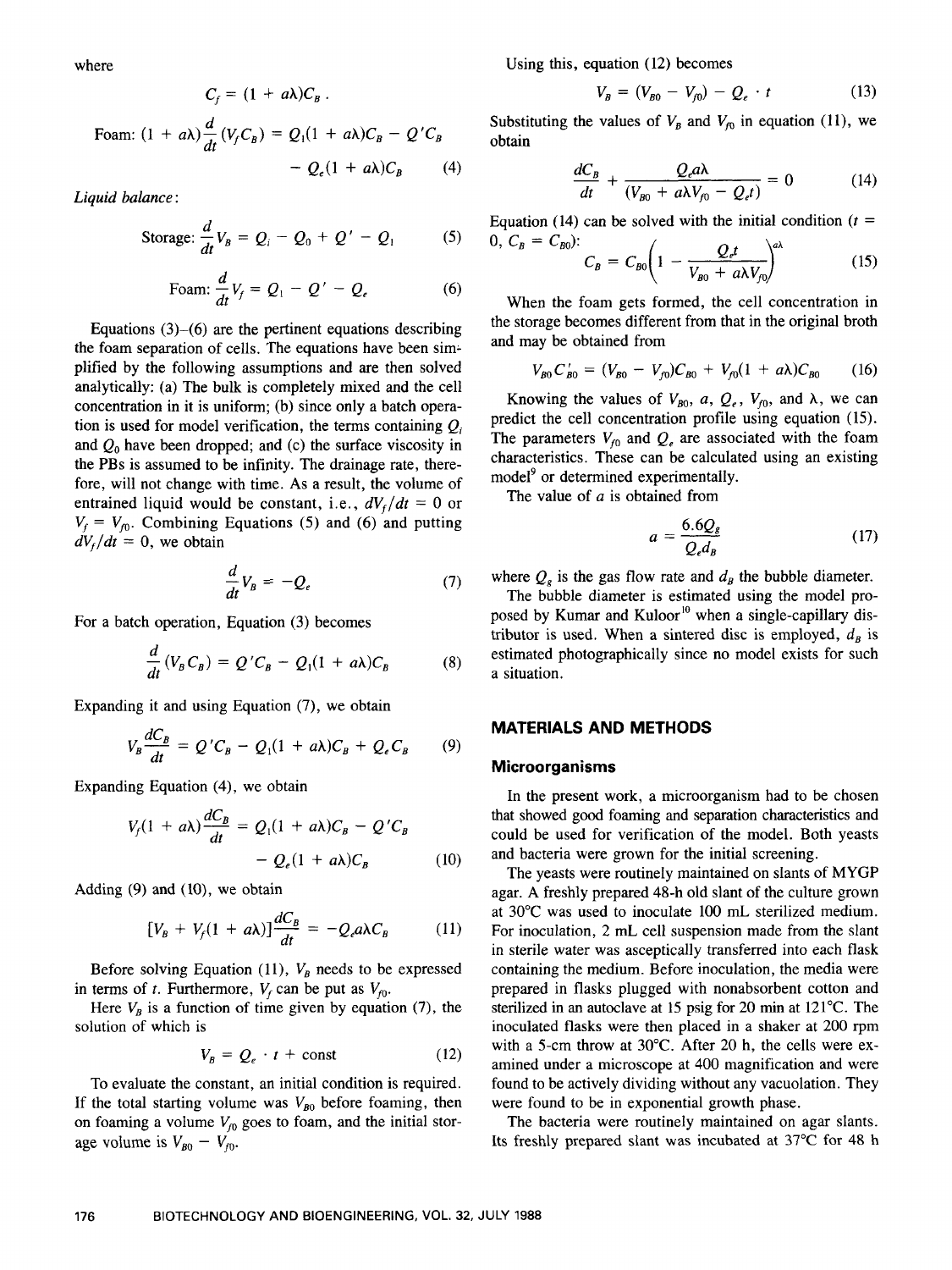and used to inoculate 100 mL sterilized medium. For inoculation only 1.0 mL cell suspension was used. The rest of the procedure was the same as that used for yeasts except that the temperature of the inoculated flasks was maintained at 37°C for 20 h. The bacteria were also examined and were found to be in an actively dividing state. All the slants were prepared by standard method.<sup>11-13</sup>

For the initial screening, the foaming and separation conditions for each microorganism were not individually optimized. Instead, the cultures grown uniformly for 20 h were employed, and the best available under the conditions were taken up for further study. The various microorganisms tested, the media compositions, and cultivation time are given in Table I.

In order to ensure reproducible foaming characteristics, the various pertinent parameters, e.g., temperature, inoculum size and concentration, slant age, and incubation time, were maintained constant.

For the main work a growth period of 18 h was employed, though the testing was done for a growth period of 20 h. This was done on observing that 18-h growth yielded marginally better foaming for the yeast selected for detailed study.

### **Checking Contamination**

The flasks were individually examined for contamination. This was done by examining the live cultures under a microscope at  $400 \times$  and  $1000 \times$  magnifications. After the examination of live cultures, either a temporary slide (for yeasts) or a smear (for bacteria) was made. The yeasts were stained by lactophenol blue<sup>14,15</sup> and the bacteria according to Gram's procedure. **I4,I5** Contaminated flasks were not included in the pooled material used for the separation experiments.

# **Table I.** Media composition, time cycle, and separation factors. **Run** number Cultivation

Visual and photometric techniques have been reported by many investigators<sup>16-20</sup> for quantitative determination of various species of microorganisms. In the present study, percentage of transmittance was used to determine the cell concentration. An UV-Vis Spectrophotometer Graphicord, Shimadzu UV-240, was employed. The percentage trans-

mission at 600 nm through the microorganism suspension in distilled water was related to the dry-cell concentration through a calibration curve. To analyze a sample, the cells were first separated through centrifuging at *2000g,* and the volume of the supernatant liquid obtained was measured. The cells were washed and resuspended in a volume of mineral-free water equal to that of the supernatant liquid. In all cases, mineral-free water was taken as the reference liquid.

The preceding method was employed during the detailed investigation. During the initial screening of various microorganisms, the concentrations were determined by centrifuging the suspension, washing the cells, and weighing after vacuum drying.

### **Experimental Setup**

**Assay** 

The experimental setup is schematically shown in Figure 2. It consists primarily of the gas supply system and the foam separation column. Dry nitrogen from a cylinder is used to generate foam by sparging it through the culture broth. The flow rate of nitrogen is metered through a calibrated capillary flowmeter.

The exit of the metered nitrogen is connected to a vertical foam separation column, which is made of a 36-mmi.d. glass tube. The foam column is open at the top but has

| Run number<br>and<br>microorganism | Glucose extract | Yeast | Malt<br>extract         | Peptone                      |   | Starch Sucrose Agar-agar | Salts                                                                                           | Cultivation<br>pH and<br>temperature | Media                  | Cultivation Separation<br>time, h | factor      |
|------------------------------------|-----------------|-------|-------------------------|------------------------------|---|--------------------------|-------------------------------------------------------------------------------------------------|--------------------------------------|------------------------|-----------------------------------|-------------|
| 1. Bacillus<br>polymyxa            |                 |       |                         |                              |   |                          | NaCl 0.5                                                                                        | $pH 7-7.2$<br>$31^{\circ}$ C         | Nutrient<br>broth/Agar | 20                                | 4           |
| 2. Aspergillus<br>niger            |                 |       |                         |                              | 3 | 1.5                      | $NaNO3 0.2$ ,<br>$K_2HPO_4$ 0.1, 30°C<br>$MgSO4 0.05$ ,<br>KCI 0.05.<br>FeSO <sub>4</sub> 0.001 | pH <sub>6.0</sub>                    | Czapek's<br>solution   | 20                                | $\simeq$ 1  |
| 3. Escherichia<br>coli             |                 |       | Meat 0.5 0.5<br>extract |                              |   |                          | <b>NaCl 0.5</b>                                                                                 | pH 7.2–7.4<br>30°C                   | Nutrient<br>broth      | 20                                | $\approx$ 1 |
| Serratia<br>marcescems             |                 |       | Beef $0.5$<br>extract   | 1 or beef<br>$ext{ract} 0.1$ |   |                          |                                                                                                 | pH 7.2-7.4<br>$30^{\circ}$ C         | Nutrient<br>broth      | 20                                | 5           |
| 4. Saccharomyces<br>carlsbergensis | 2               | 0.5   | 0.5                     | 1.0                          |   |                          |                                                                                                 | $pH < 7.0$ ,<br>$30^{\circ}$ C       | <b>MYGP</b>            | 20                                | $10 - 90$   |
| 5. Bacillus<br>subtilis            |                 |       |                         |                              |   |                          | NaCl 1.0                                                                                        | pH 7.2,<br>$30^{\circ}$ C            | Nutrient<br>broth      | 20                                | $\simeq$ 1  |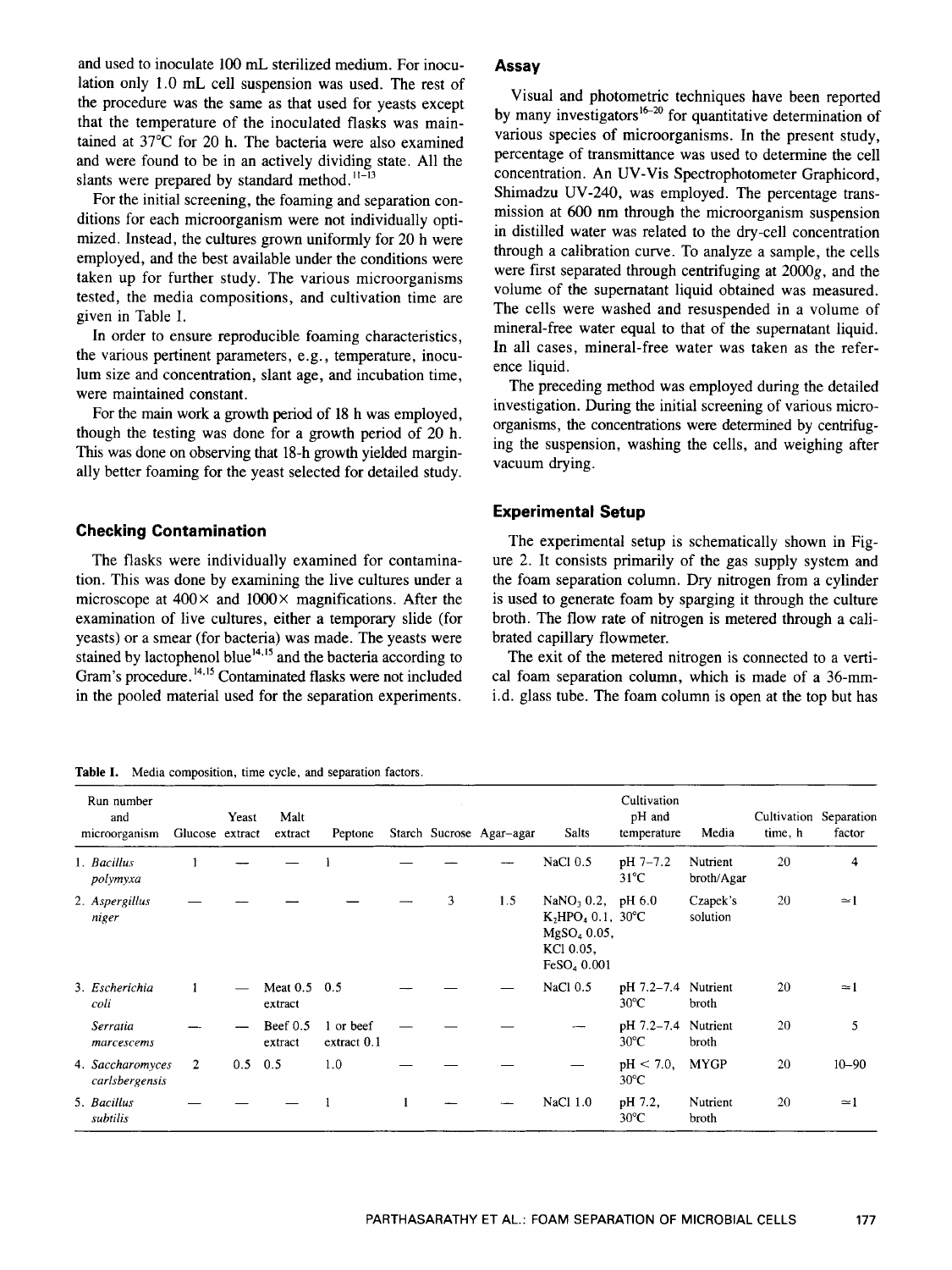

**Figure 2. Experimental setup** 

a gas distributor at the bottom. Two gas distributors have been employed in the present study. For most of the experiments, a single capillary of 0.5 mm i.d. was employed as a gas distributor. However, to study the effects of variation of bubble diameter on cell separation, a sintered disc of G3 pore size and *25* mm i.d. was employed for generating smaller bubbles. Just above the gas distributor, an outlet with a stopcock is provided to drain the liquid from the column. There are five more outlets from the column at various heights. These outlets, which are normally plugged, are used to withdraw foam samples and are used to study the effect of foam height on cell separation. **A** dummy gas distributor **(4)** is provided to divert the flow of gas while the culture broth is being added to the foam column.

### **Experimental Procedure**

The foam column is connected as shown in Figure **2,** and the gas flow at the desired rate is started through it. When a steady flow is reached, which normally takes about 30 min, the gas flow is diverted through the dummy distributor, and the cell broth is charged to the foam column. The gas is again sparged through the column, and the foam is generated. The foam is withdrawn through the appropriate opening at a predecided height. The foam samples are drawn over known intervals of time. Simultaneously, the broth samples are also withdrawn from the storage section of the foam column. The foam and the broth samples are then analyzed by the methods described earlier. The foam is broken mechanically. Sometimes, a de-emulsifying agent, acetone, was used to break the foam.

### **Experimental Determination of Separation Parameter** *h*

In the absence of a method for direct evaluation of interfacial cell concentration, an indirect method for evaluating  $\lambda$  has been employed. This method uses a shallow foam bed itself for the determination of A. **A** shallow foam bed above a deep liquid pool  $(>150 \text{ mm})$  was used to generate the interface. The foamate was collected for 1 min, and its cell concentration was determined. The cell concentration in the bulk was found both at the beginning and end of foamate collection, and its average was determined. The value of  $\lambda$  was then determined from

$$
\lambda = \frac{1}{a} \frac{C_f}{C_B} - 1
$$

The value of *a* was obtained from equation **(17). A** single experiment is enough to find the value of  $\lambda$ , which then can be used for predicting the influence of various operating and equipment parameters.

### **Initial Screening of Microorganisms**

**A** number of microoganisms were first screened to arrive at a specific species to be taken up for detailed investigation. The method of evaluation was to compare the separation ratios for various microoganisms. The separation ratio is defined as the ratio of concentrations of cells in the foamate to that in the broth. In practice, the foam separation experiment is done, and the foamate and the bulk samples are collected. The conditions of experiment are maintained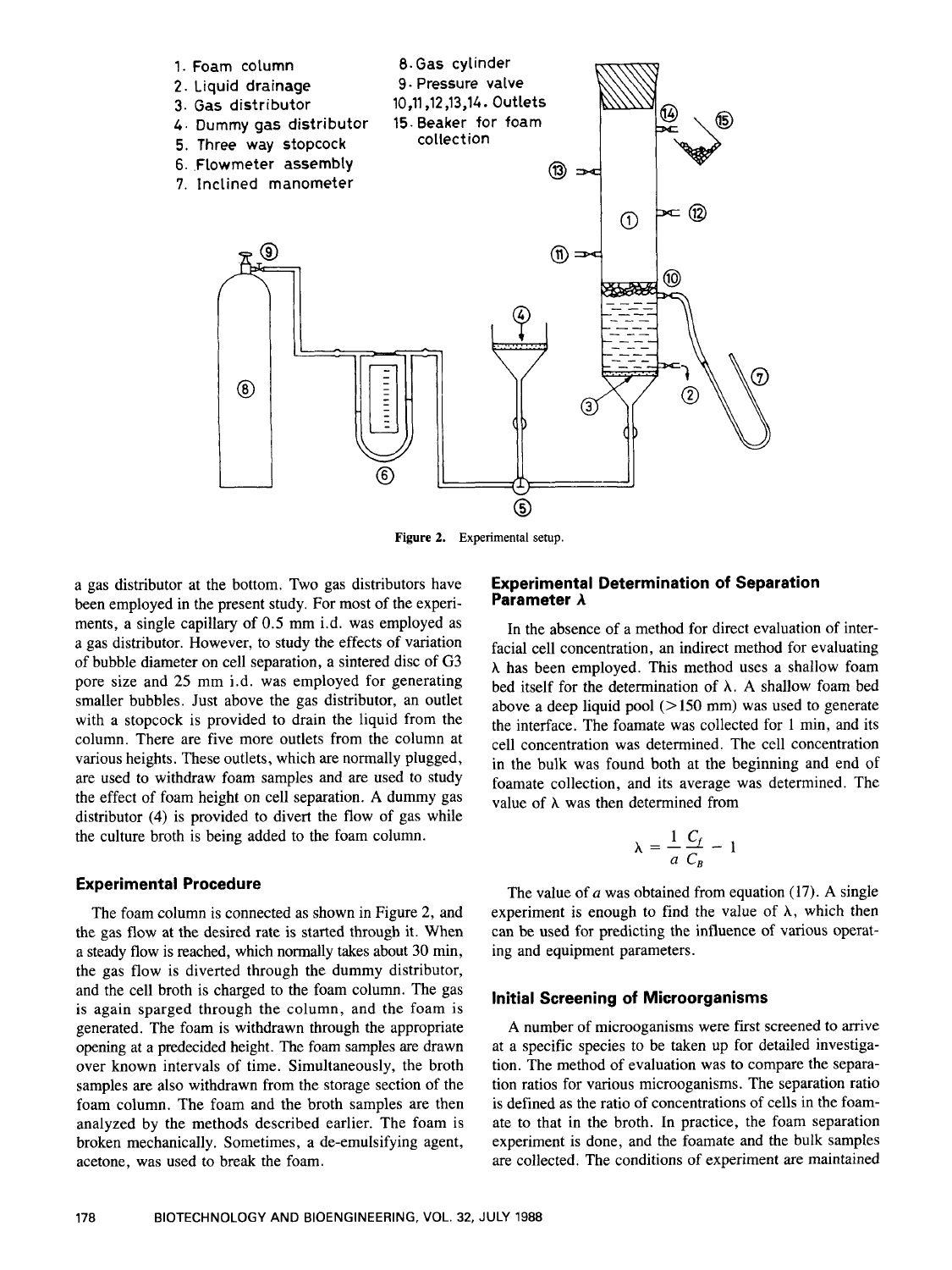constant for various microorganisms. **As** the bulk concentration undergoes very minor changes during the foam collection, an average of the initial and the final concentration was used. The results obtained and the conditions used are given in Table I. Under the conditions of experiment, S. *carlsbergensis* gave the highest separation ratio and was therefore selected for detailed study. This microorganism is also industrially important.

### **Reproducibility of Results**

The main measurements of interest in the present investigation are  $C_R/C_{R0}$  and  $\lambda$ . To achieve reproducibility, the conditions of both the cultivation and separation experiments were carefully controlled. It was found that the values of  $C_B/C_{B0}$  were reproducible within  $\pm 5\%$  of the mean. In all the experiments the foam samples were collected at intervals of 1 min. The values of  $C_R$  were however determined by directly drawing samples from the storage section and analyzing them at predecided times. The foam analysis was useful in the calculation of the separation factor as well as for verification of the overall material balance.

To determine the separation factor, the foam sample was collected for 1 min over a shallow foam column, as indicated in the section where determination of  $\lambda$  is discussed. It was found that as the foaming progressed, the separation factor varied. This variation was primarily due to the variation of the liquid hold-up in foam with the progress in the separation process. The liquid hold-up in foam varies due to the variation of surface viscosity. In the present investigation, the liquid hold-up was both experimentally determined and calculated from an existing theory using surface viscosity as infinity. The existing model for predicting liquid hold-up was not found good enough. Therefore, in the present work the average value of  $Q_e$  over the time of the experiment was used.

**As** a run proceeded, the foam became unstable and foam films started breaking. The run was discontinued at that

stage. Further, though the separation factor varied with foaming, the value of  $\lambda$ , the parameter appearing in the present model, remained constant (Fig. 4).

### **RESULTS AND DISCUSSION**

### **Variation of A with Liquid Height and Cell Concentration**

It was indicated during the development of the model that A attains a constant value beyond the storage liquid height of 150 mm. Further, it was assumed to be independent of cell concentration. To ascertain if these assumptions hold, experiments were conducted and  $\lambda$  obtained as a function of liquid height in the storage. **A** typical set of data is presented in Figure **3.** The conditions under which these data have been obtained are also mentioned in the figure. Similarly, experiments were conducted under varying operating conditions, and the results confirmed the constancy of  $\lambda$ beyond 150 mm liquid height in the storage section of the foam column. Thus, in all the experiments reported here, the liquid height is maintained above 150 mm.

The value of  $\lambda$  was obtained as a function of cell concentration, and the results are reported in Figure 4. The conditions employed in this set of experiments are also mentioned in the figure. While calculating  $\lambda$ , the required values of  $Q<sub>e</sub>$  were obtained experimentally. It is seen from the figure that  $\lambda$  is independent of cell concentration.

As the pH of the culture would have an influence on  $\lambda$ , the pH was maintained at a value of 4.5 during all the experiments conducted to verify the model.

### **Variation of Cell Concentration in Cell Broth with Time of Operation**

Figure 5 presents the variation of  $C_B/C_{B0}$  in the storage as a function of run time for a typical run. The conditions corresponding to this set of experiments are given in the



**Figure 3. Variation of A with liquid height.**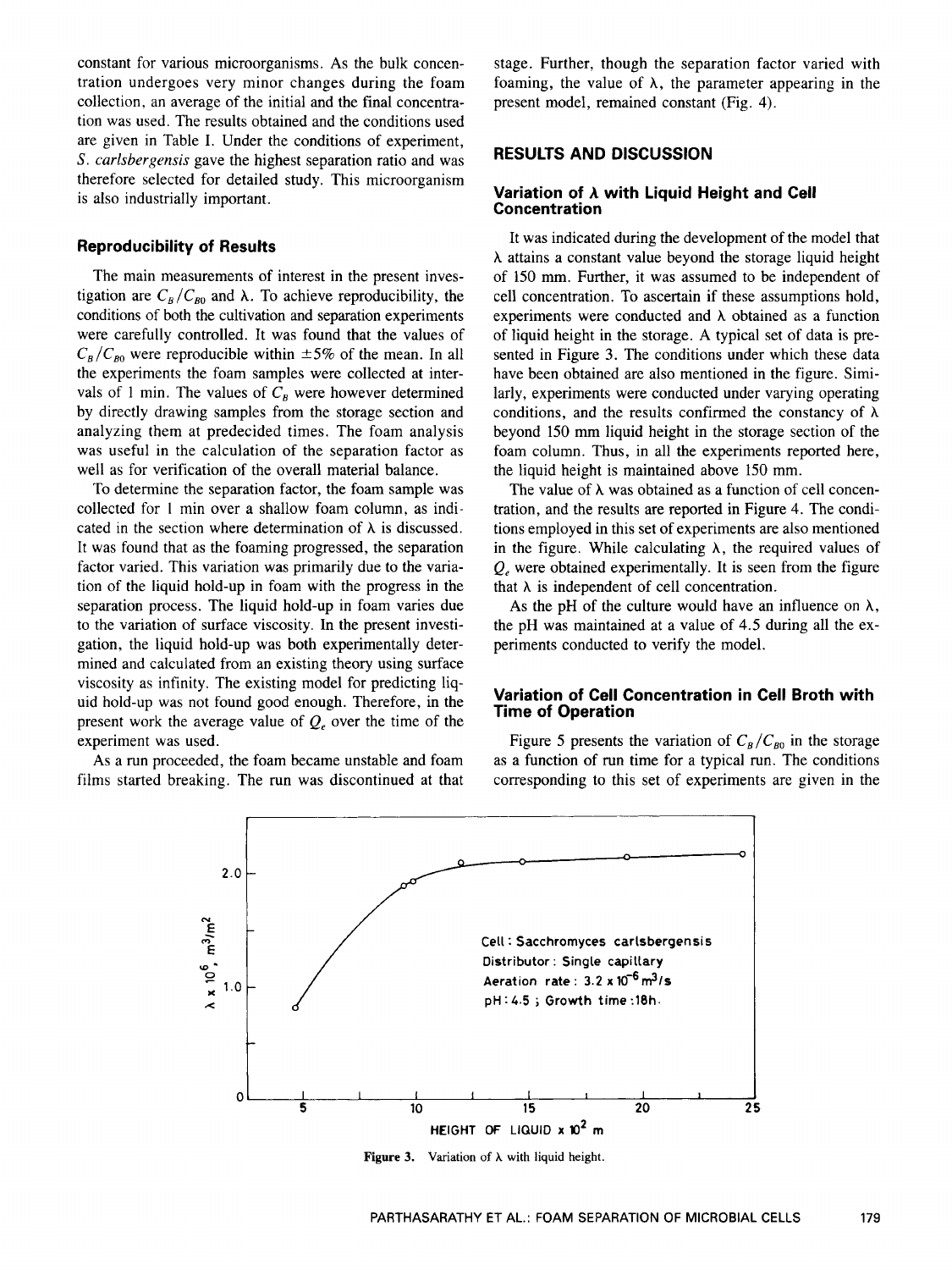

Figure 5. Variation of concentration ratio with time.

figure. **As** expected, the cell concentration falls as a function of time. In the figure, the points are experimental, and the lines are from model equation (15). The solid line is obtained using experimentally determined values of *Q,* , while the broken line is drawn when theoretical values, obtained from an existing model, $9$  are used. It is seen that the model is able to predict the cell removal from the broth when experimentally determined correct values of *Q,* are used.

### **Effect of Bubble Diameter on Cell Removal**

The bubble diameter was varied for the same gas flow rate by changing the gas distributor. To generate small bubbles,

a sintered disc was used, whereas for generating larger bubbles, a single capillary was employed. The disc gave an average bubble diameter of 0.4 mm, and the capillary gave bubbles of diameter 3.5 mm, resulting in a variation of bubble size to the extent of one order of magnitude. For both the bubble diameters, the variation of cell concentration with time in the storage section is presented in Figure **6.**  It is seen that the smaller diameter bubbles remove the cells much faster. This is expected since for the same flow rate, smaller bubbles generate much larger interfacial area. In the case of a single capillary, models for calculating the bubble size already exist, and one such model<sup>10</sup> was used in the present case (unlike for sintered disc, where the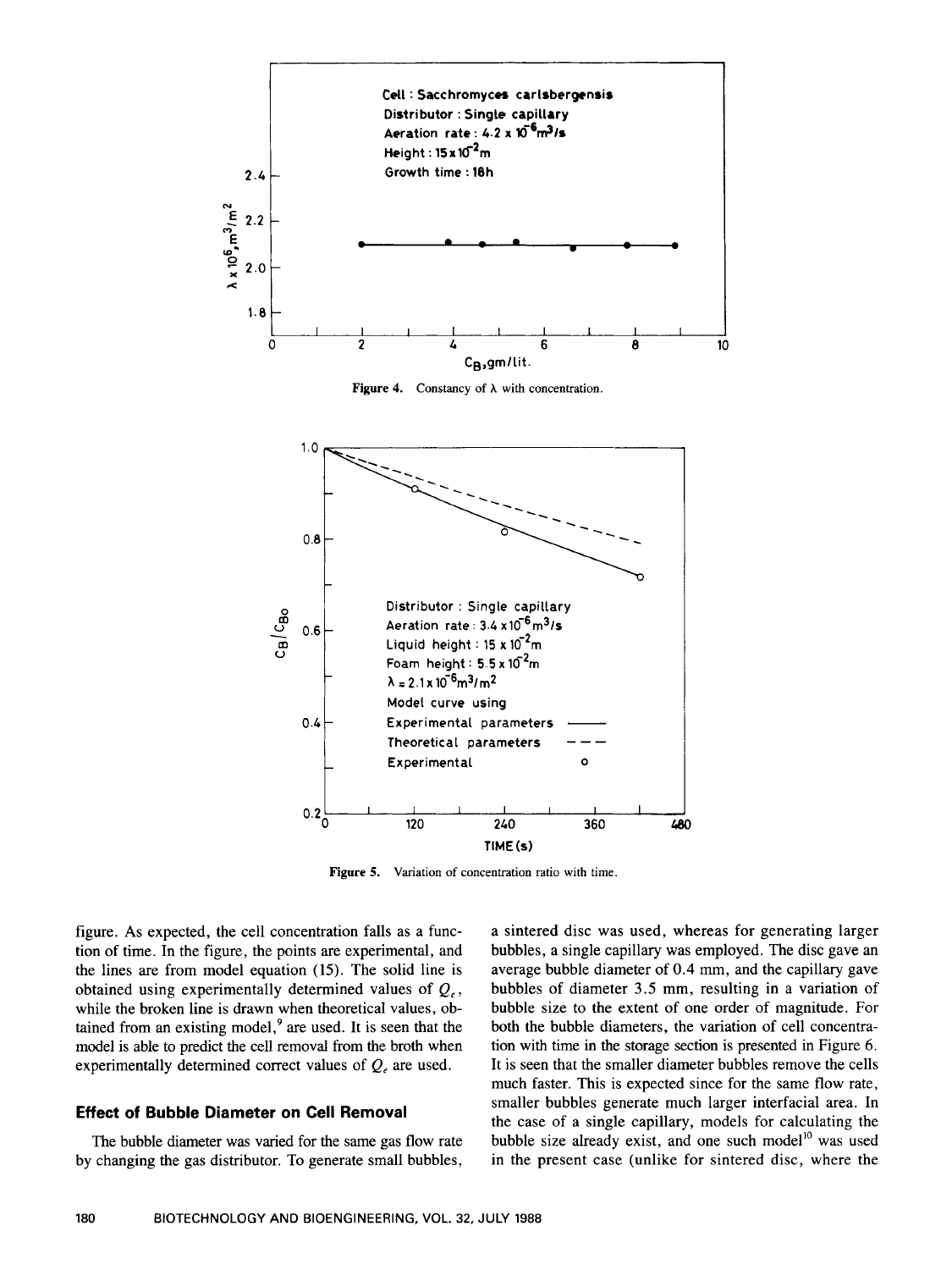

**Figure** *6.* **Effect of bubbte diameter on separation.** 

bubble size was estimated by a photographic method). The points in the figure are experimental, and the lines are based on theory. It is seen that the model also predicts the same trends as obtained experimentally for both bubbles sizes. Again, the use of experimentally determined values of *Q,* gives better predictions than when calculated values are employed.

Although the rate of cell removal is more for the smaller bubbles, the separation factor is higher for larger bubbles. The initial separation factor for smaller bubbles was found to be 2.3, whereas for larger bubbles it was 19.5. The theoretically calculated values of separation factors were **3** .O and 19.0, respectively. The large bubbles give dry foam having less liquid hold-up, whereas the smaller bubbles yield higher hold-up of liquid per unit of interfacial area. As the separation factor is a strong function of liquid holdup in the exit foam, it is found that the larger bubbles, having lower liquid hold-up, yield higher separation factor.

### **Effect of Aeration Rate on Cell Removal**

When aeration rate is increased for a given distributor, both the rate of foamate movement and the bubble size increase simultaneously. The increased bubble size tends to reduce the rate of foamate removal, whereas the increased aeration rate has the reverse effect. To study the effect of aeration rate, use was made of a capillary tube (0.5 mm i.d.) as a distributor, as this shows stronger dependence of bubble diameter on gas flow rate. The results presented in Figure 7 correspond to two gas flow rates. The flow rate was varied

by a factor of  $\sim$ 3. It is seen that for a higher flow rate, the rate of cell removal is higher. The values of  $C_B/C_{B0}$  as calculated through the model are shown as lines. It is seen that for both flow rates, the model predicts the trends reasonably well.

### **Effect of Aeration Rate on Separation Factor**

The separation factor is the ratio of cell concentration in foam and bulk. In developing the model, a linear relationship was assumed between the interface and the bulk cell concentration, i.e.,  $C_f = (1 + a \cdot \lambda)C_B$ . Hence  $1 + a \cdot \lambda$ gives the separation factor. Thus, the separation factor is a function of the interfacial area available per unit volume of liquid at the foam exit. The area of a single foam bubble and foamate rate were changed simultaneously with aeration rate when a single-capillary distributor was used. Experiments were conducted to find the separation factors at different aeration rates, keeping pH, foam height, and initial cell concentration constant. The results are shown in Figure **8,** where the line represents the model, and the points are experimental. The model curve was drawn by estimating  $Q_e$  by the Desai and Kumar<sup>9</sup> model, and bubble size was estimated by the model of Kumar and Kuloor.<sup>10</sup> It is seen that the model predicts the separation factor quite well. There is a slight deviation at high flow rates where the observed separation factor is lower than the calculated ones. This is due to foam breakage, which occurs at high flow rates and is not taken into account by the model of Desai and Kumar.'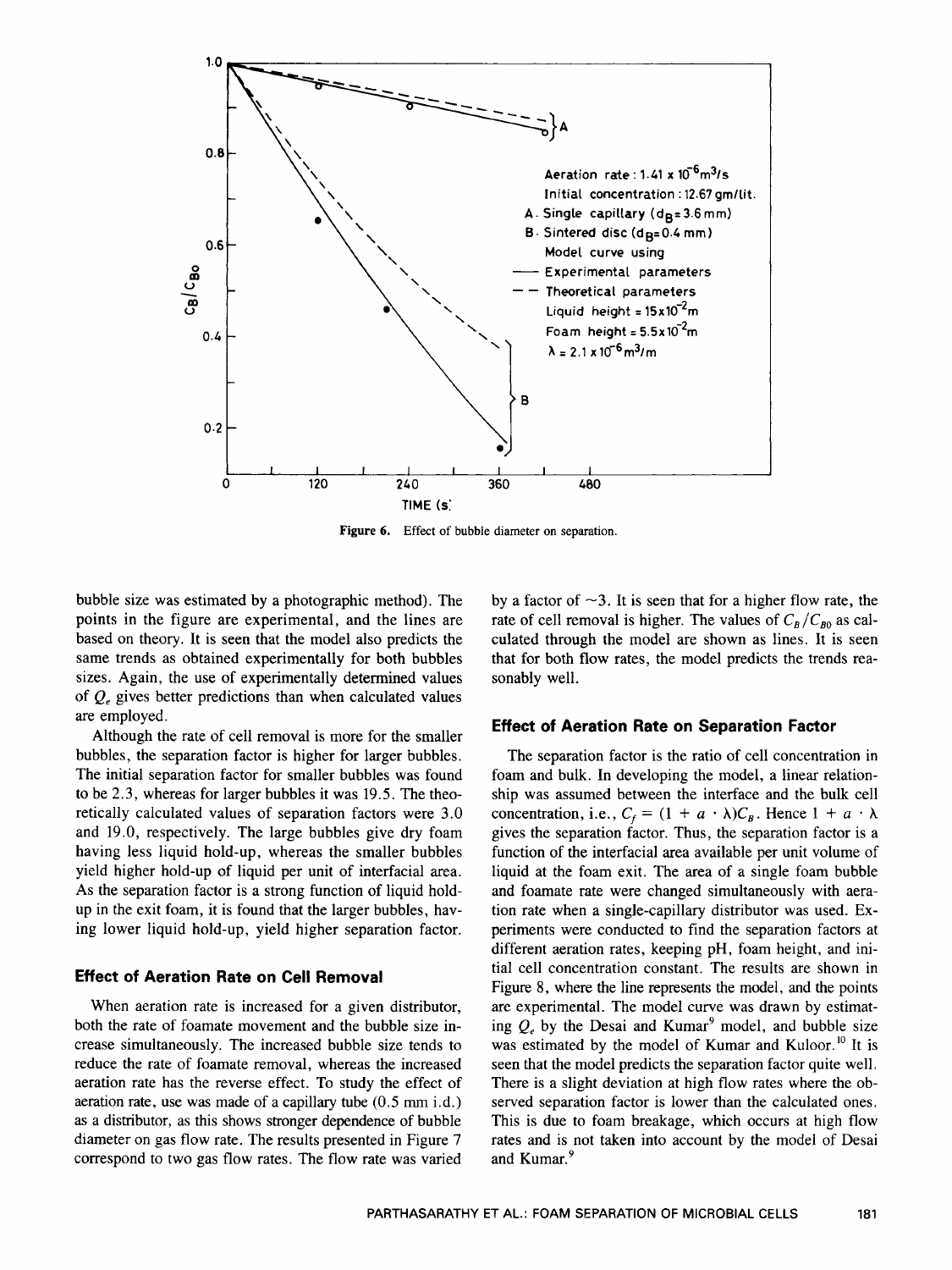

**Figure 7. Effect of aeration rate on separation.** 



**Figure** *8.* **Variation of separation factor with aeration rate.**